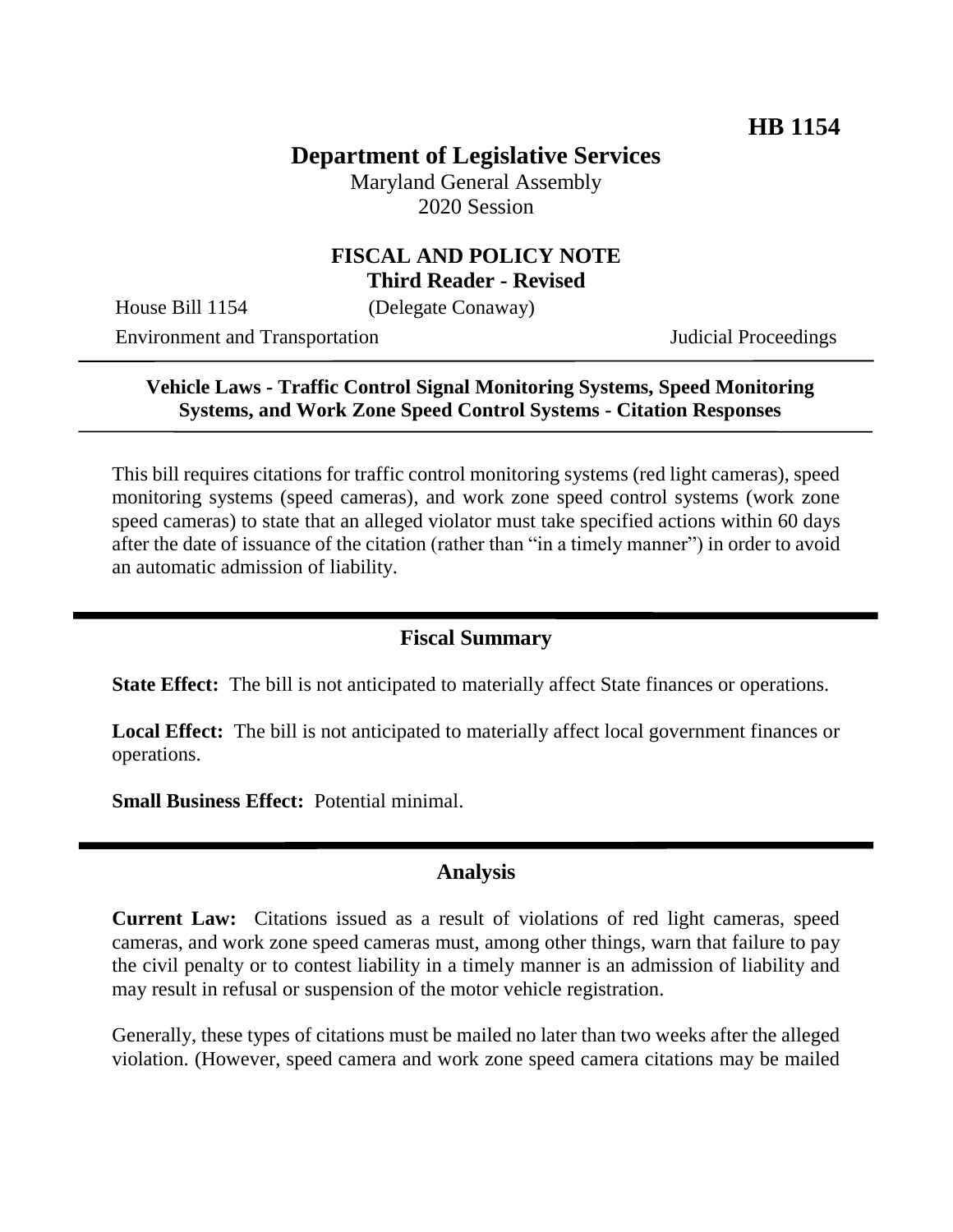no later than 30 days after the alleged violation if the vehicle in question is registered in another state.)

**Background:** For more information on automated enforcement systems in the State, please see **Appendix – Automated Enforcement**.

## **Additional Information**

**Prior Introductions:** None.

**Designated Cross File:** None.

**Information Source(s):** Montgomery County; Prince George's County; Comptroller's Office; Judiciary (Administrative Office of the Courts); Maryland Department of Transportation; Department of Legislative Services

| <b>Fiscal Note History:</b> | First Reader - February 26, 2020        |
|-----------------------------|-----------------------------------------|
| $rh/l$ jm                   | Third Reader - March 18, 2020           |
|                             | Revised - Amendment(s) - March 18, 2020 |

Analysis by: Eric F. Pierce Direct Inquiries to:

(410) 946-5510 (301) 970-5510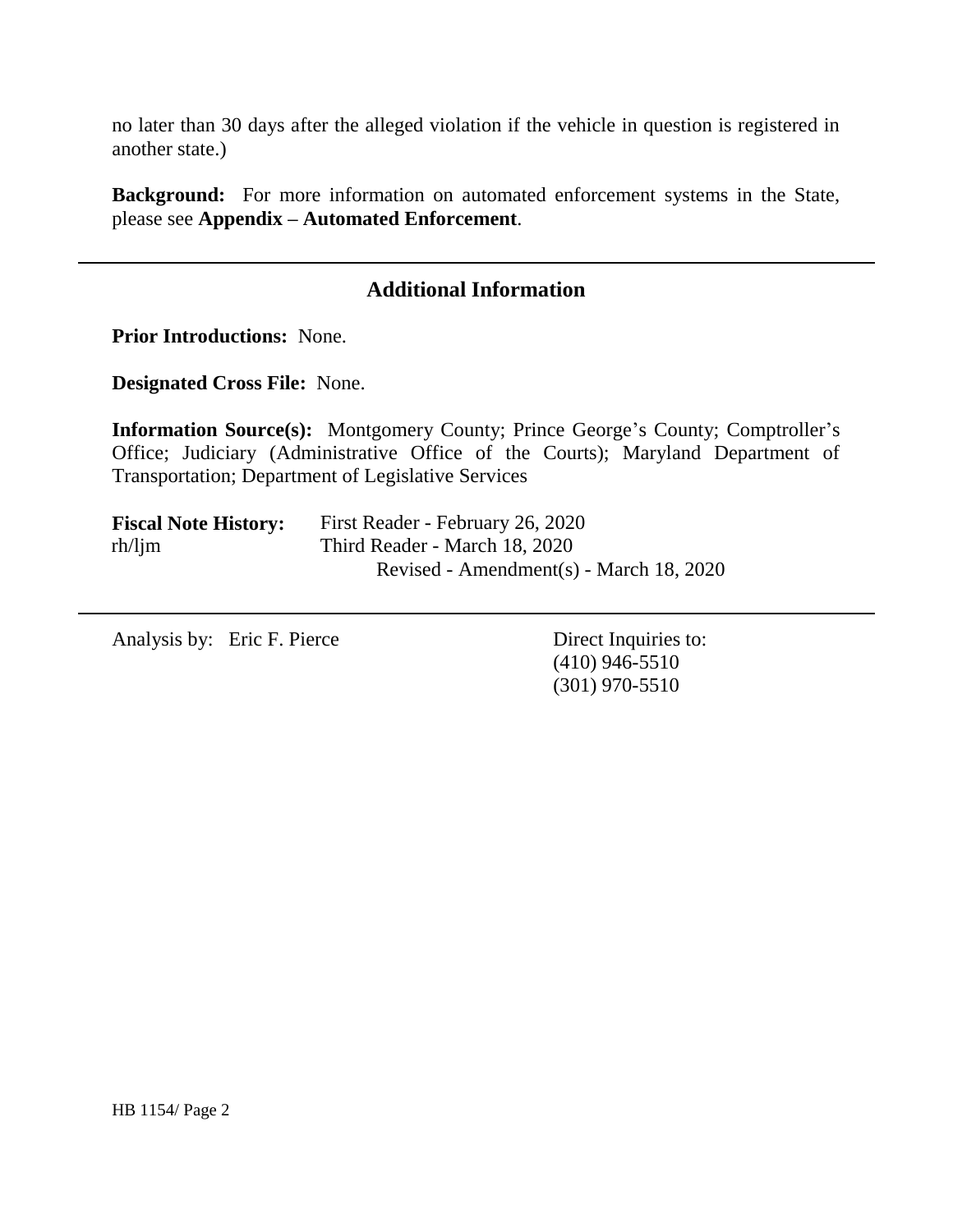### *Speed Monitoring Systems*

Chapter 15 of 2006 authorized the first use of speed monitoring systems in the State, but it only applied to highways in school zones and residential districts in Montgomery County. Since that time, the General Assembly has expanded the authorization several times.

- Chapter 500 of 2009 expanded statewide the authorization for the use of speed monitoring systems in school zones and also authorized the use of work zone speed control systems.
- Chapter 474 of 2010 authorized the use of speed monitoring systems in Prince George's County on a highway located within the grounds of an institution of higher education or on nearby highways under certain circumstances.
- Chapter 806 of 2018 authorized Prince George's County to place one speed camera at the intersection of Old Fort Road and Maryland Route 210 (Indian Head Highway), subject to specified requirements. Chapter 586 of 2019 repealed the limitation on the location of speed cameras that may be placed on Indian Head Highway and increased (to three) the number of speed cameras that the county (and local jurisdictions within the county) may use on the highway (presumably only until the existing authorization terminates September 30, 2023).

Unless the driver of a motor vehicle received a citation from a police officer at the time of the violation, the owner or driver of the vehicle is subject to a civil penalty if the vehicle is recorded speeding at least 12 miles per hour above the posted speed limit by a speed monitoring system in violation of specified speed restrictions in the Maryland Vehicle Law. The maximum fine for a citation issued by a speed monitoring system operator is \$40. However, a local law enforcement or other designated agency operating the speed monitoring system may mail a warning notice instead of a citation.

A speed monitoring system may be placed in a school zone for operation between 6:00 a.m. and 8:00 p.m., Monday through Friday. Before a speed monitoring system may be used in a local jurisdiction, its use must be authorized by the governing body by ordinance or resolution adopted after reasonable notice and a public hearing, and its location must be published on the jurisdiction's website and in a newspaper of general circulation in the jurisdiction.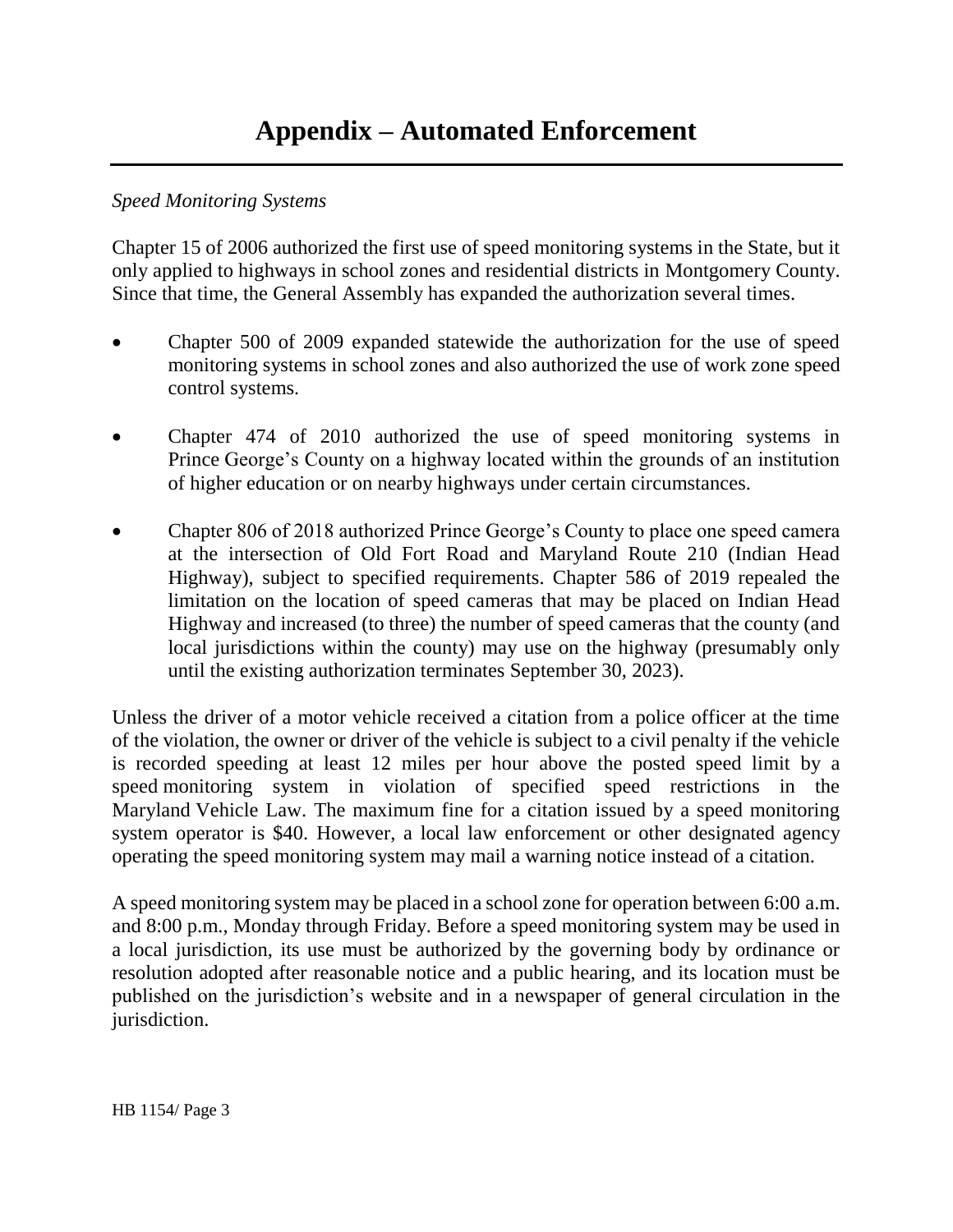According to the Insurance Institute for Highway Safety (IIHS), approximately 150 jurisdictions across the nation use speed cameras. In Maryland, speed cameras are used in six counties and Baltimore City, 40 other jurisdictions, and by the State Highway Administration (SHA) on a statewide basis for work zones. **Exhibit 1** shows local speed camera usage across the State as of January 2020.





Note:  $\bullet$  represents municipal corporations that operate speed monitoring systems;  $\Box$  represents counties that operate speed monitoring systems. Speed cameras are also operated in highway work zones statewide.

Source: Insurance Institute for Highway Safety; Comptroller's Office; Department of Legislative Services

From the fines generated by a speed monitoring system, the relevant jurisdiction may recover the costs of implementing the system and may spend any remaining balance solely for public safety purposes, including for pedestrian safety programs. However, if the balance of revenues after cost recovery for any fiscal year is greater than 10% of the jurisdiction's total revenues, the excess must be remitted to the Comptroller. As shown in **Exhibit 2**, according to data from the Comptroller, as of January 2020, approximately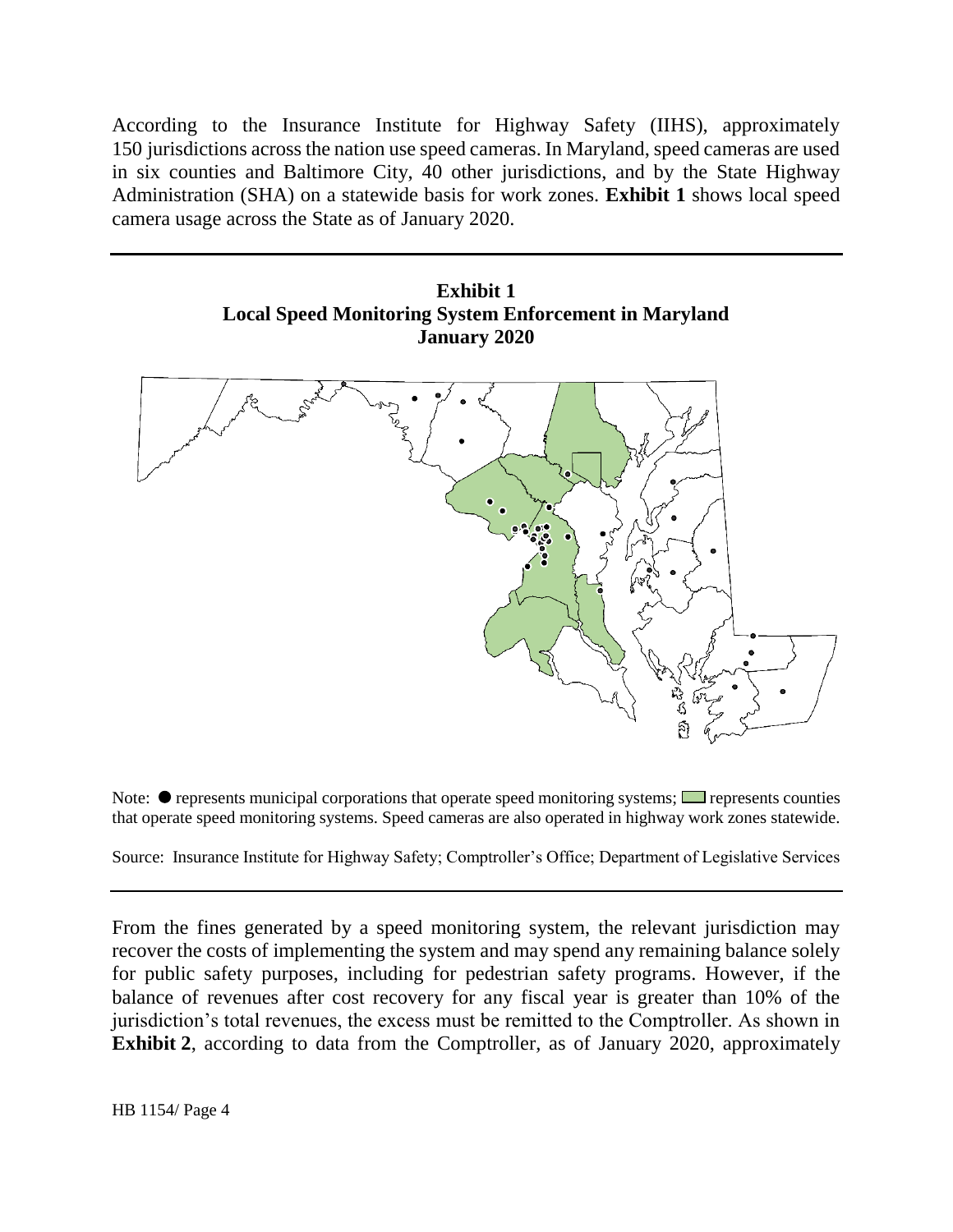\$204,100 was remitted in fiscal 2019 (with data pending for the City of Seat Pleasant only), while \$226,800 was remitted in fiscal 2018.

## **Exhibit 2 Local Speed Monitoring Systems Data (Aggregated) Fiscal 2014-2019**

| <b>Fiscal Year</b> | <b>Fine Revenues</b> | <b>System Costs</b> | <b>Net Revenues</b> | Due to State |
|--------------------|----------------------|---------------------|---------------------|--------------|
| $2019*$            | \$60,258,673         | \$32,846,505        | \$27,412,488        | \$204,144    |
| 2018               | 63,749,052           | 31, 395, 278        | 32,376,854          | 226,822      |
| 2017               | 54,802,197           | 30,145,731          | 24,757,588          |              |
| 2016               | 57,198,345           | 31,637,019          | 25,208,963          |              |
| 2015               | 56,966,652           | 28,794,043          | 28,175,109          | 456,006      |
| 2014               | 53,842,875           | 32,978,310          | 20,864,564          |              |
|                    |                      |                     |                     |              |

\* As of January 2020; data pending for City of Seat Pleasant.

Source: Comptroller's Office; Department of Legislative Services

Also, in fiscal 2019, the Comptroller reports that 47 (excluding the City of Seat Pleasant) local jurisdictions generated speed monitoring system fine revenues of about \$60.3 million, of which about \$27.4 million (45.5%) was retained by local jurisdictions for public safety programs after recovery of the costs of implementing the systems. Between fiscal 2018 and 2019, total fine revenues decreased by approximately \$3.5 million while implementation expenditures increased by about \$1.5 million. Net revenues retained by local jurisdictions for public safety decreased by approximately \$5.0 million between fiscal 2018 and 2019.

#### *Speed Monitoring System Reform – Chapter 491 of 2014*

The General Assembly passed House Bill 929 of 2014 (enacted as Chapter 491) in response to significant concerns from the public and media scrutiny of speed cameras in Baltimore City and several other jurisdictions. These concerns centered around two common criticisms of speed cameras: (1) that technical issues and insufficient review of recorded images resulted in erroneously generated citations; and (2) that the contracts with vendors were structured in such a manner as to establish an incentive to generate more citations and revenues, thereby casting doubt on the integrity or purpose of speed monitoring programs. Thus, Chapter 491 required jurisdictions to impose new restrictions and requirements on their contracts with speed monitoring vendors and established numerous additional requirements and restrictions pertaining to the issuance of citations, the calibration and self-testing of systems, the review of erroneous citations, and the use and placement of systems in school zones.

HB 1154/ Page 5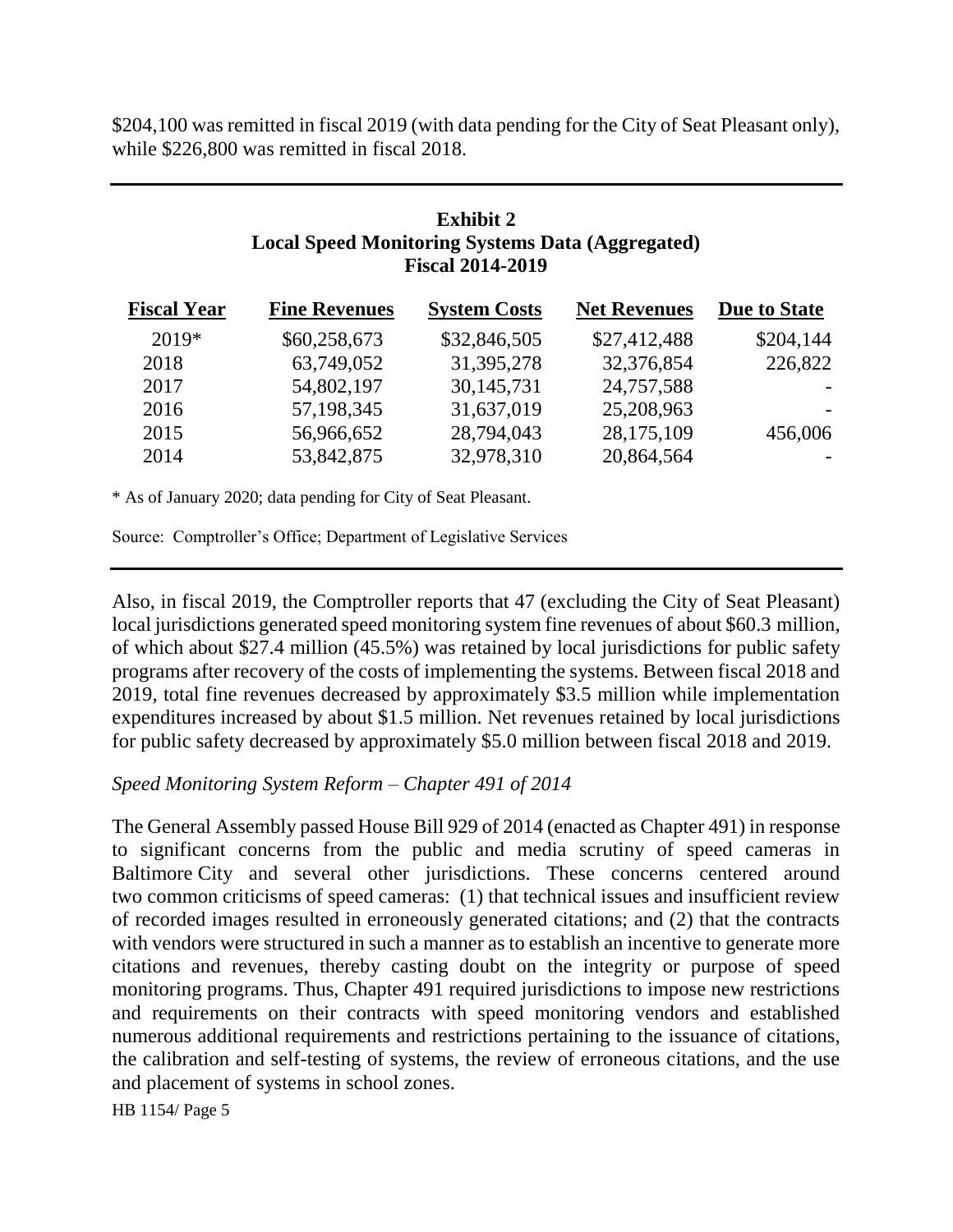#### *Automated Speed Enforcement Efficacy*

National and international studies of automated speed enforcement, as well as local program evaluations, provide some insight into the level of effectiveness of such enforcement mechanisms. According to IIHS, several studies have documented reductions in crashes in the vicinities of speed cameras, including crashes that result in an injury or fatality.

A 2015 study by IIHS of speed camera usage in Montgomery County, Maryland, showed long-term changes in driver behavior as well as reductions in injuries and deaths. Montgomery County introduced speed cameras in 2007, and an initial review of the program by IIHS six months into the program found that the percentage of vehicles going more than 10 miles per hour over the speed limit (which, at that time, was the enforcement threshold) declined by 70% on roads with speed cameras. The 2015 study showed a 59% reduction in the likelihood of a driver exceeding the speed limit by more than 10 miles per hour, compared with similar roads in Virginia without speed cameras. The same comparison showed a 19% reduction in the likelihood that a crash would involve a fatality or an incapacitating injury.

Data from the National Work Zone Safety Information Clearinghouse shows that there were 754 fatalities in highway work zones nationwide in 2018, including 10 in Maryland. The number of work zone fatalities in Maryland in 2018 decreased by four compared to 2017. Nationally, the number of work zone fatalities decreased by about 55 compared to 2017.

### *Traffic Control Signal Monitoring Systems (Red Light Cameras)*

Unless the driver of a motor vehicle receives a citation from a police officer at the time of the violation, the owner or driver of a vehicle recorded by a red light monitoring system entering an intersection against a red signal in violation of the Maryland Vehicle Law is subject to a civil penalty of up to \$100. Red light camera enforcement applies to a violation of specified Maryland Vehicle Law requirements applicable to a vehicle approaching a steady circular red signal or arrow, including (1) stopping at a clearly marked stop line, or crosswalk if there is no stop line, or intersection if there is no crosswalk and (2) remaining stopped until a signal allows the vehicle to proceed.

A driver is specifically authorized under the Maryland Vehicle Law to cautiously enter an intersection to make a right turn (or left turn from a one-way street to another one-way street) after stopping at a steady red light, unless a sign otherwise prohibits the turn.

HB 1154/ Page 6 According to IIHS, approximately 340 jurisdictions across the nation have red light camera programs as of January 2020. In Maryland, six counties, Baltimore City, and 22 other